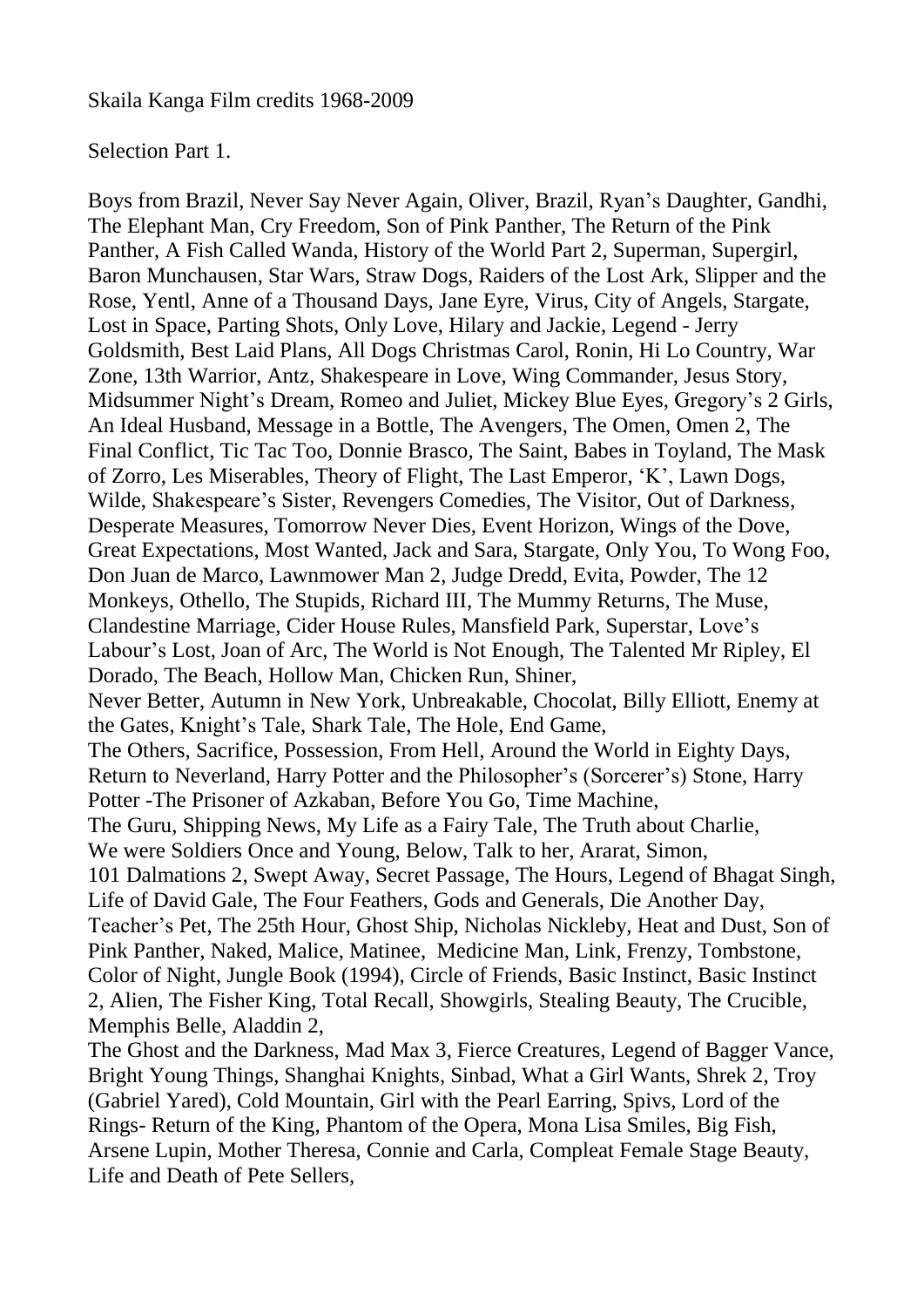Agent Cody Banks 2, Romasanta, Enduring Love, Inside I'm Dancing, Shall we Dance, The Great Raid, Ghost Soldier, Bridget Jones 2, Alfie, Racing Stripes, The River King, Octopussy, For Your Eyes Only, Murder on the Orient Express, French Lieutenant's Woman, Practical Magic, Hunchback of Notre Dame 2, Killing me Softly, Sahara, Kingdom of Heaven, The Hitchhiker's Guide to the Galaxy, Charlie and the Chocolate Factory, Tristan and Isolde, The Dark, Batman, Batman Begins, These Foolish Things, The Grooming, Klint,

The Wild and Wicked World of Brian Jones, Fragile, An American Haunting, Kinky Boots, The Curse of the Were-Rabbit, Goal, Irish Farm, Corpse Bride, Whatever Love Means, Planet Earth -Freshwater, Volver, Le Grands Meaulnes, O Jerusalem, Free Jimmy, Retake, Da Vinci Code,

The Backwoods, Over the Hedge, The Black Dahlia, The Invisible, The Astronaut Farmer, Hell, Amazing Grace, Goya's Ghost, Flawless, Flushed Away, El Camino de los Ingleses, Angel, Casino Royale, Closing the Ring, Moliere, La Mome, Death at a Funeral, Pride, Le Prix a Payer, Sweeney Todd,

Harry Potter -The Order of the Phoenix, Lair, Mr Bean's Holiday,

Shrek the Third, The Water Horse, The Knight Templar, Bee Movie,

Fred Claus, In Bruges, Quest for a Heart, Inkheart, The Golden Compass, Journey 3D, The Great Debaters, Made of Honor, 27 Dresses, Mamma Mia,

Chronicles of Narnia - Prince Cashian, 1408, How to lose Friends and alienate People, Flash of Genius, The Illusionist, Kung Fu Panda,

The Argentine, Defiance, Batman -The Dark Knight, Hellboy 2,

Burn after Reading, The Mummy 3, City of Ember, Quantum of Solace, Twilight, Lesbian Vampire Killers, A Matter of Loaf and Death, The Reader,

the Countess, Los Abrazos Rotos, Monsters v Aliens, Hoodwinked 2, Terminator 4 - Salvation, Coco Chanel and Igor Stravinsky, This Side of the Truth, Farewell, Santa Buddies, Amelia, Tree of Life, Astro Boy, Cloudy with a Chance of Meatballs, Harry Potter and the Half Blood Prince, This is It, Prince of Persia, Nine, LeapYear, Yes Virginia, Turn of the Screw,

Robin Hood (1991 & 2010), Disney World of Color,

Part 2

Alice in Wonderland(2010), The Weekend, The Boss of Bosses, Randall and Hopkirk, Heirs and Graces, DW Griffiths, Maigret - The Maid, The Window Cleaner, The Green Contract, Franz Kafka - It's a Wonderful Life, Le Batard Dedein, Insect Life, Late Flowering Lust, The Luxor Ride, The Very Hungry Caterpillar, Deadly Advice, Buffalo Bill, Shadows of the Desert Sea, The Soldier's Wife, White Bear's Secret, Public Eye, Electronic Book, Big Battalions, Grand Pardon, Interview with a Vampire, Radioland Murders, The Plague and the Moonflower, An Awfully Big Adventure, Daisy-Head Mayzie, Felidae, Wind in the Willows, African Sanctus, A Mind to Murder, Cold Comfort Farm, The Glass Virgin, August, A Pin for a Butterfly, Penal Colony, Return of Jaffr, Bad Girls, The Browning Version, D'Artagnon, Sinella, Under Gemini, The Man who knew too little, Never say Never Again,